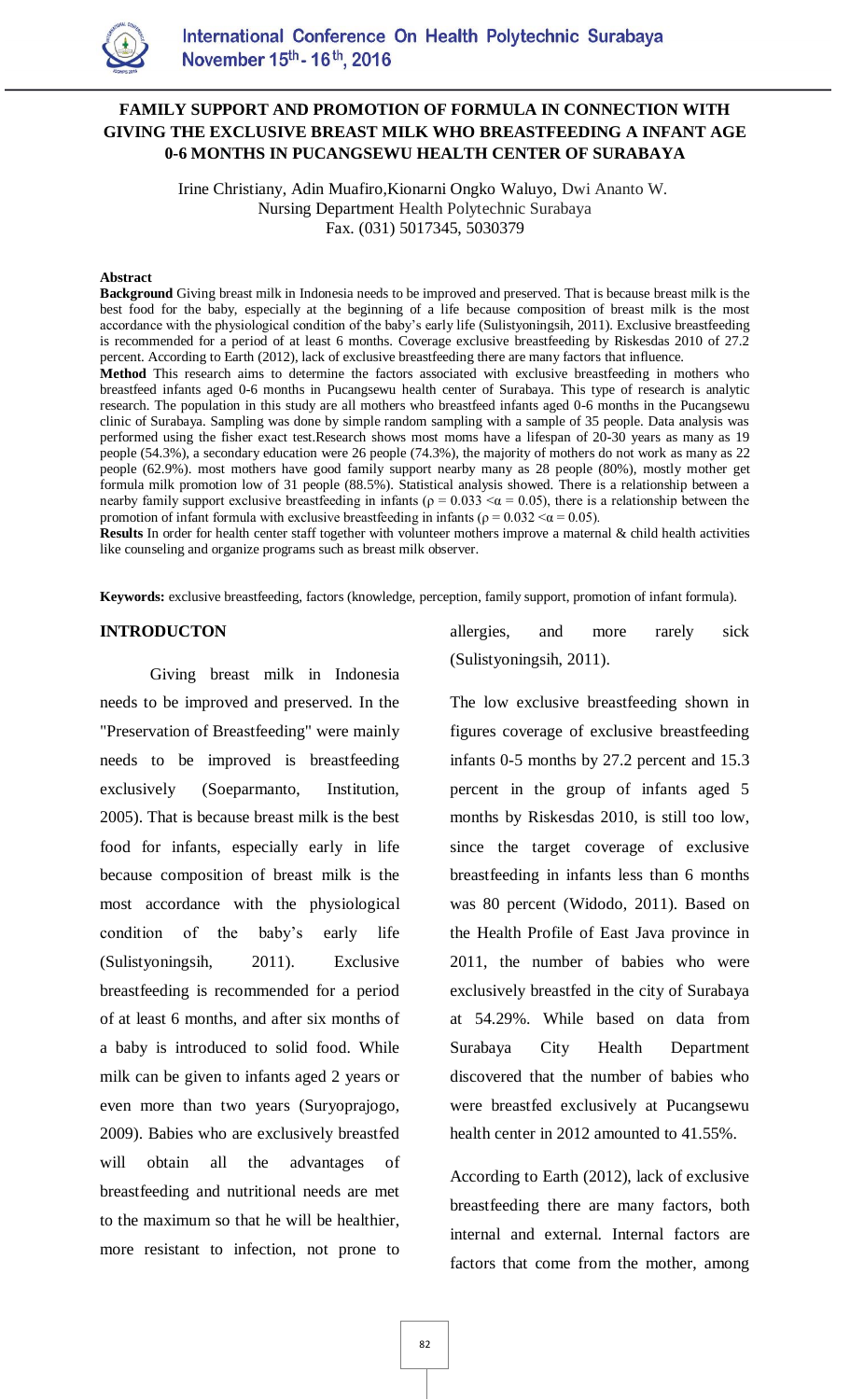

which the mother's level of knowledge and perception. The external factors may include the support of his nearest and promotion of infant formula. Factors mother's knowledge that a lack of awareness or knowledge of mothers on feeding of the child, it is a factor that makes some young mothers do not breastfeed their children (Prasetyono, 2009). The second factor is the perception. Many women think that breast milk is insufficient, so decided to add or replace with formula (Sulistyoningsih, 2011). A further factor is the support of the people closest to such a husband, mother, and sister (Swarts, Kruger, and Dolman, 2010). Increased sale of canned milk instead of breast milk, are also factors that influence on exclusive breastfeeding (Siregar, 2004).

# **METHODS AND MATERIALS RESEARCH**

This study was an observational or nonexperimental design was cross-sectional with quantitative approach with descriptive data processing and analytics. The population in this study all mothers breastfeeding babies aged 0-6 months in the Pucangsewu health center of Surabaya.

The sampling technique used is simple random sampling. Simple random sampling technique is that each member or unit of the population has an equal chance to be selected as a sample.

## **DESIGN AND RESEARCH SUBJECTS**

Based on the purpose of research, study design according to time was cross sectional research because it made one observation (point time approach) to determine the relationship between the variables of exclusive breastfeeding with variable factor of mother's knowledge, the perception of the mother, the support of kin, the factor of promotion of infant formula in mothers suckle.

### **LOCATION AND TIME RESEARCH**

Research conducted at Pucangsewu Surabaya. This clinic is a health center that coverage is still low exclusive breastfeeding. Still eighth in the city of Surabaya in 2012. The research was conducted in September 2013 - February 2014.

### **RESEARCH VARIABLE**

Exclusive breastfeeding, nearby family support, promotion of infant formula factors in breastfeeding mothers of infants aged 0-6 months

# **TYPES AND DATA COLLECTION METHOD**

The research instrument using a questionnaire about relationship of family support and promotion of infant formula with exclusive breastfeeding in breastfeeding mothers and factors associated with exclusive breastfeeding; knowledge, perception, family support, and promotion of infant formula that has been provided by the researchers in accordance with the purpose of research.

Data collection tool used in this study a questionnaire. The process of drafting the questionnaire draws on researches that has been done before, adapted and developed by the researchers to look at the conceptual framework and review of the literature that has been made.

### **DATA ANALYSIS**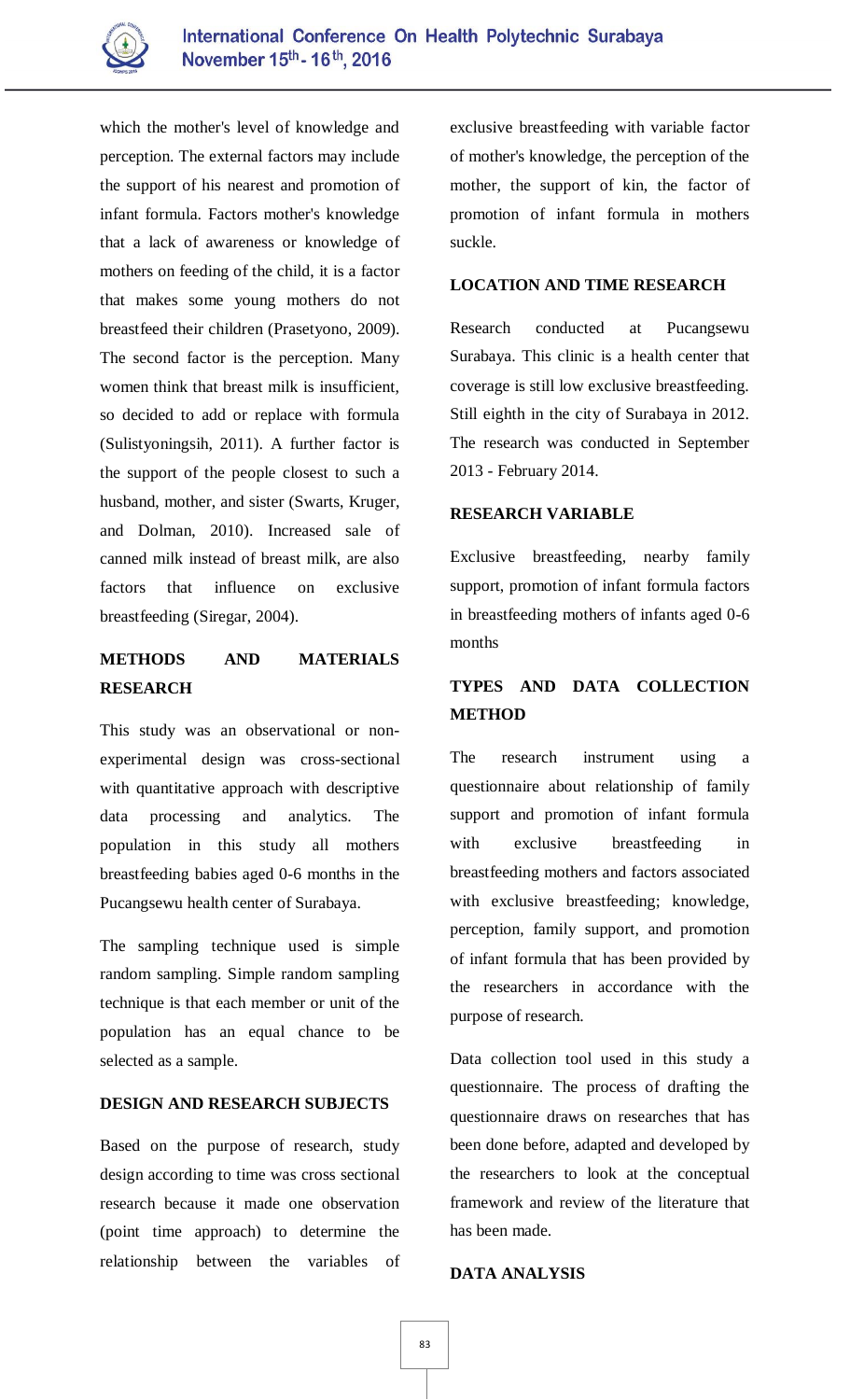

Data processing results of research conducted using bivariate analysis that chisquare test for to determine their relationships. Terms chi square, which is the number of cells have the expected frequency <5 should not be more than 20% and there should not be a single cell that has the  $E \le 1$ . If the conditions are not met, the data processing is done by Fisher's exact test

### **RESULTS AND DISCUSSION**

*What Family Support Relationships with Exclusive Breastfeeding Mom in Infants*

| Relationships Family Support What's |  |  |
|-------------------------------------|--|--|
| mother obtained such as;            |  |  |

| Family<br>Support | Giving exclusive breast<br>milk |      |                             |      | Total |      |
|-------------------|---------------------------------|------|-----------------------------|------|-------|------|
|                   | Exclusiv<br>e                   |      | N <sub>0</sub><br>Exclusive |      |       |      |
|                   | n                               | %    | n                           | %    | n     | $\%$ |
| Good              | 6                               | 17,1 | 22                          | 62,9 | 28    | 80   |
| Less              | 1                               | 2,9  | 6                           | 17,1 | 7     | 20   |
| Total             | 7                               | 20   | 28                          | 80   | 35    | 100  |

Based on the table that the six mothers (17.1%) have a good family support and exclusive breastfeeding, 22 mothers (62.9%) had a family support is good but not exclusive breastfeeding. A total of one mother (2.9%) have less family support but exclusively breastfed and 6 mothers (17.1%) have less family support and no exclusive breastfeeding.

Statistical analysis showed that the closest family support exclusive breastfeeding mothers with no correlation ( $\rho = 1.000 > \alpha =$ 0.1), this is because most mothers have good family support, but exclusive breastfeeding in the Pucangsewu health center is still low.

It is also supported by research from the University of Udayana article stating Exclusivity of breastfeeding is not influenced by the role of the family. Many factors affect exclusive breastfeeding. As mentioned previously, namely a lack of selfawareness of respondents, another factor is the influence of the environment and culture can also affect the mother. In accordance with the study Earth (2012) which states that one of the factors that influence exclusive breastfeeding is the culture. The role of health workers is also important, perhaps the role of health workers are lacking in efforts to raise coverage exclusive breastfeeding in public.

# *Relations Promotion Formula with Exclusive Breastfeeding In Infants*

Relations Promotion Formula with Exclusive Breastfeeding obtained such as;

|       |              | Giving exclusive breast |                             |      |       |      |
|-------|--------------|-------------------------|-----------------------------|------|-------|------|
| Prom  | milk         |                         |                             |      |       |      |
| otion | Exclusive    |                         | N <sub>o</sub><br>Exclusive |      | Total |      |
| Form  |              |                         |                             |      |       |      |
| ula   |              |                         |                             |      |       |      |
|       | n            | %                       | n                           | %    | n     | $\%$ |
| High  | $\mathbf{1}$ | 2,9                     | 3                           | 8,6  | 4     | 11,  |
|       |              |                         |                             |      |       | 5    |
| Low   | 6            | 17,1                    | 25                          | 71,4 | 31    | 88,  |
|       |              |                         |                             |      |       | 5    |
| Total | 7            | 20                      | 28                          | 80   | 35    | 100  |

Based on the above table that one mother (2.9%) received higher promotion of infant formula but exclusive breastfeeding, three mothers (8.6%) received higher promotion of infant formula and exclusive breastfeeding. A total of six mothers (17.1%) received lower promotion of infant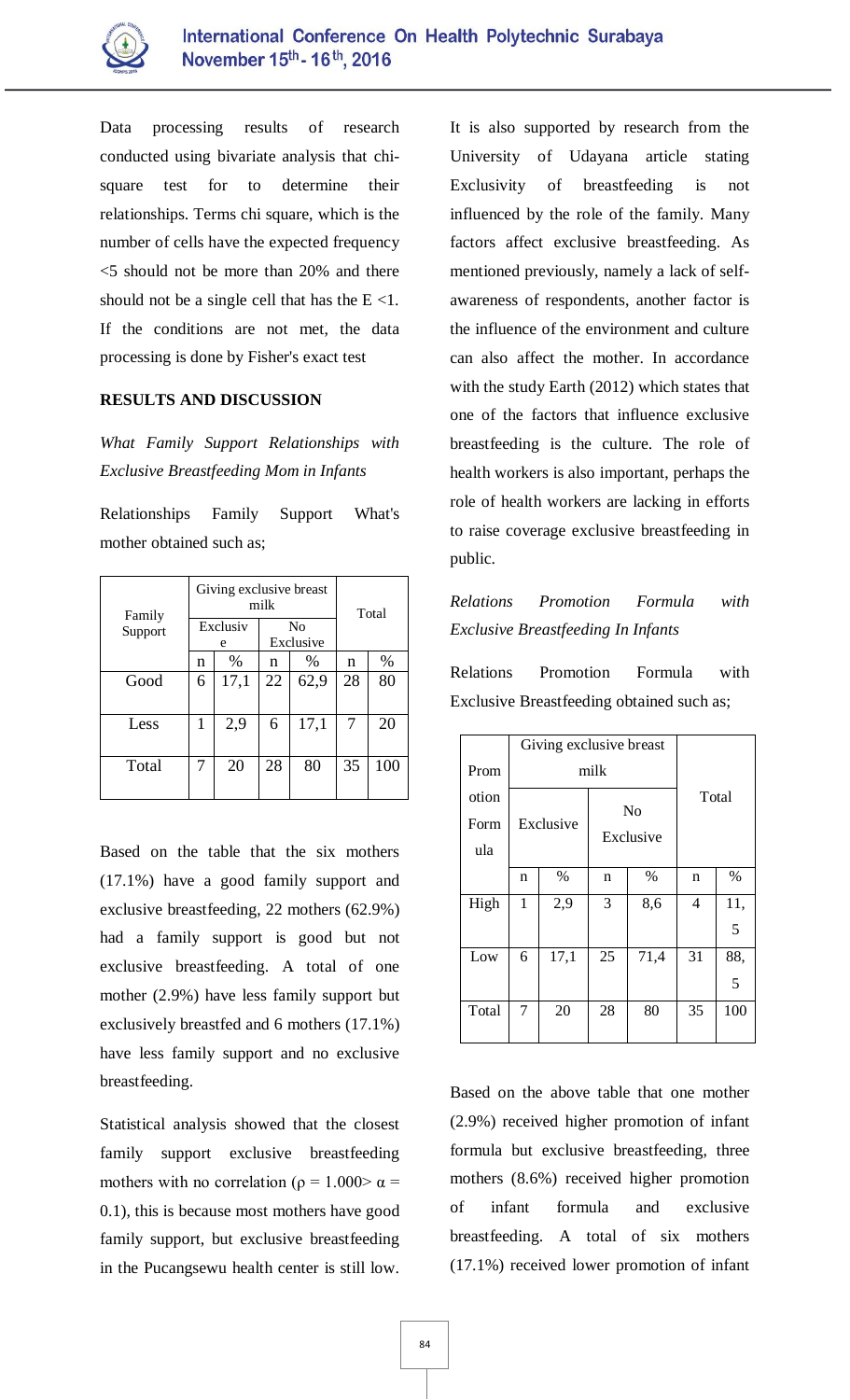

formula and exclusive breastfeeding and 25 mothers (71.4%) got the promotion of infant formula is low but not exclusive breastfeeding.

Statistical analysis showed that the promotion of infant formula with exclusive breastfeeding there was no correlation ( $\rho$  = 1.000  $\alpha$  = 0.1) this is due to lower sale of milk formula but coverage exclusive breastfeeding in the Pucangsewu health center too low, when it should be mother the mother because it is not exposed to the promotion of formula milk or formula milk promotion lower the mother is unable to breastfeed without giving formula. This is probably because the mother did not know that breast milk is better than formula or mother's fear of breast milk alone is still less than it might be due to breast care is lacking in the mother during pregnancy, thereby expending milk is not a maximum, other factors that formula is considered more practical.

This is confirmed by research Fikri (2013) which shows the p value of 0.257 at 0.05 alpha which means Ha rejected, which means there is no significant relationship between the promotion of infant formula with the family in the decision making of exclusive breastfeeding.

### **CONCLUSIONS AND SUGGESTIONS**

In this chapter will describe conclusions and suggestions based on the results of discussions that have been described in previous chapters. The conclusion that can be drawn from the results of this study are as follows.

Most mothers have a positive perception, the mother has a good family support nearby and most of the mothers have lower promotion of infant formula. But the results of the study we can conclude that from the knowledge, perception, family support and promotion of infant formula with exclusive breastfeeding in the results of statistical

analysis revealed no relationship between knowledge, perception, support and promotion of infant formula to mothers with exclusive breastfeeding in infants. The role of health workers is also important, perhaps the role of health workers are lacking in efforts to raise coverage exclusive breastfeeding in public.

1) It is expected that health center staff with volunteer mothers together improve maternal & child health like counseling to mothers about the importance of exclusive breastfeeding in the baby until the baby is 6 months old, as well as what things to consider in order to give exclusive breastfeeding well

2) It is expected that the baby's mother can apply the knowledge gained about the benefits of exclusive breastfeeding in everyday life accompanied by the volunteer mother.

3) Expected health center makes programs such as breast milk observer to be formed each Maternal & Child Health Centre that exclusive breastfeeding problems can be properly addressed and could raise the coverage number of exclusive breastfeeding and expected mothers of infants aged 0-6 months had the awareness to give breast milk to infants aged 6 months without additional liquids or other foods.